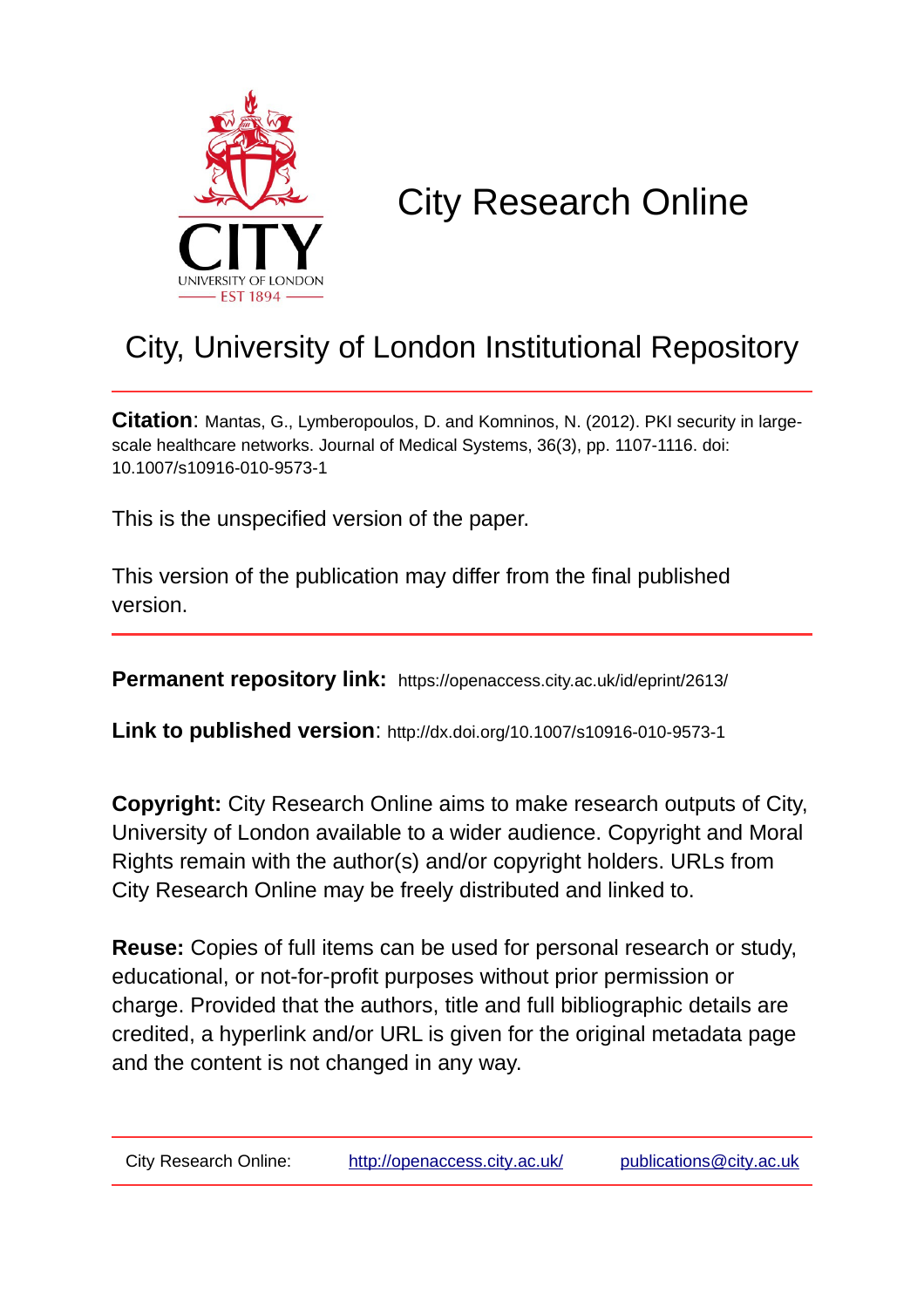## **PKI Security in Large-Scale Healthcare Networks**

Georgios Mantas<sup>1</sup>, Dimitrios Lymberopoulos<sup>1</sup>, and Nikos Komninos<sup>2</sup>

<sup>1</sup>Wire Communications Lab., Electrical & Computer Engineering Dept. University of Patras GR-26500, Rio Patras, Greece {gman, dlympero}@upatras.gr

> <sup>2</sup>Athens Information Technology GR-190 02, Peania, Greece nkom@ait.edu.gr

Abstract: During the past few years a lot of PKI (Public Key Infrastructures) infrastructures have been proposed for healthcare networks in order to ensure secure communication services and exchange of data among healthcare professionals. However, there is a plethora of challenges in these healthcare PKI infrastructures. Especially, there are a lot of challenges for PKI infrastructures deployed over largescale healthcare networks. In this paper, we propose a PKI infrastructure to ensure security in a large-scale Internet-based healthcare network connecting a wide spectrum of healthcare units geographically distributed within a wide region. Furthermore, the proposed PKI infrastructure facilitates the trust issues that arise in a large-scale healthcare network including multi-domain PKI infrastructures.

**Keywords:** PKI; healthcare network; trust list; identity certificates; attribute certificates

### **1. Introduction**

Nowadays, the growing need for high quality healthcare provision and the increasing mobility of citizens have led to the realization of large – scale healthcare networks interconnecting many different stakeholders (e.g. hospitals, clinics, pharmacies) of the healthcare sector. The main goal of large – scale healthcare networks is to enhance the provision of healthcare services to the citizens in a more efficient way. They provide higher quality of emergency care, improve the efficiency of emergency healthcare units and enhance patient safety.

A large – scale healthcare network can be seen as an amalgam of heterogeneous information systems, facilitating the exchange of healthcare information effectively across healthcare institutions geographically distributed within a wide region. Moreover, several services such as email and video conference are supported for assisting the efficient and productive collaboration of remote healthcare units.

Therefore, healthcare professionals located in different healthcare units are able to collaborate, share opinions and expertise with their peers to provide care to patients in a more proficient way. Additionally, they are allowed to access information resources, such as clinical data and administrative information, stored in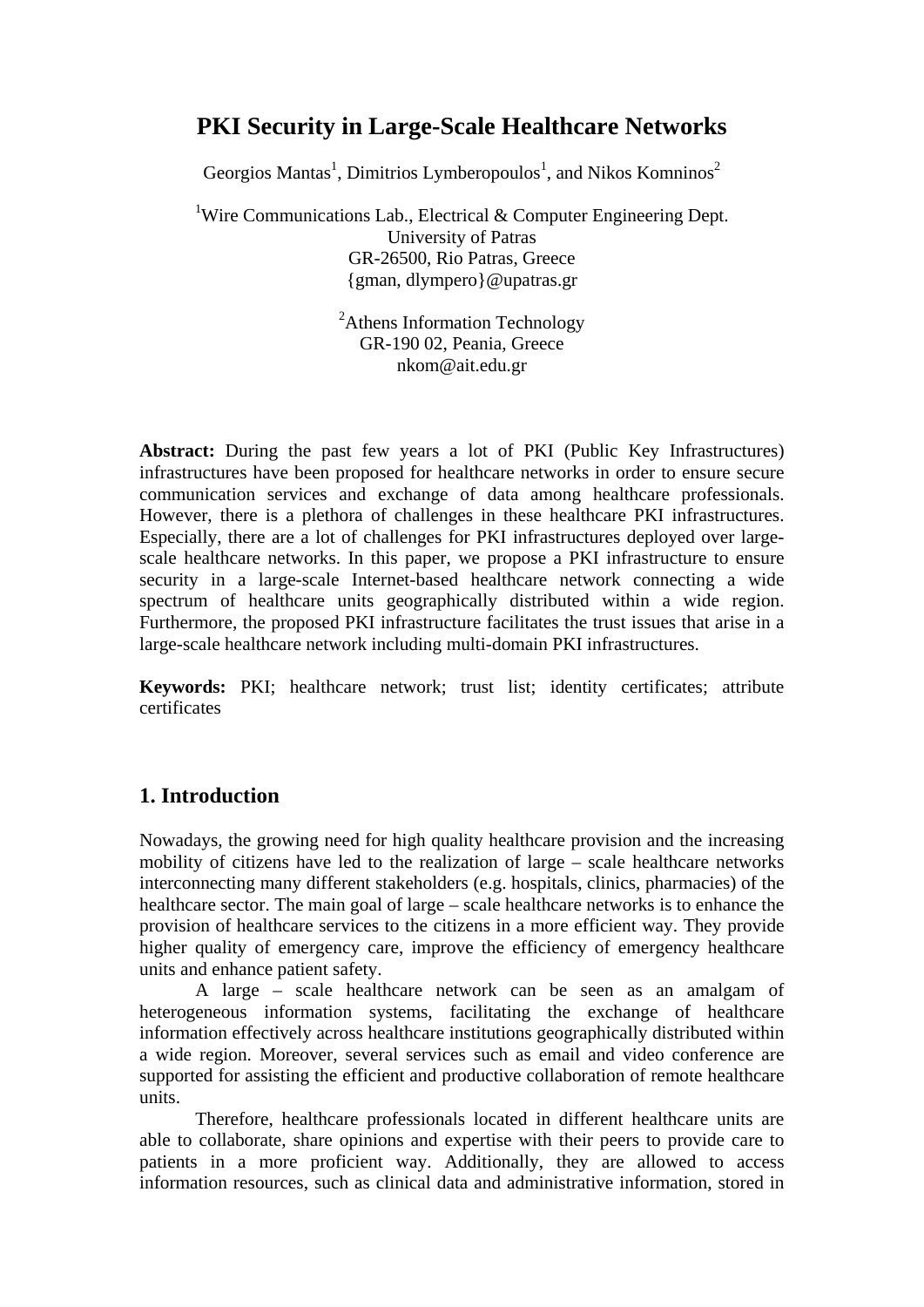different healthcare units from any place and any time. Furthermore, this infrastructure supports telemedicine services to patients that prefer to stay at their own home with minimum intervention from healthcare professionals instead of being hospitalized [2, 5, 14].

Modern large – scale healthcare networks are based on Internet technology, since it provides an attractive infrastructure for efficient and cost - effective communication as well as data sharing among doctors, staff members and healthcare units. However, these benefits come with a noticeably great factor of risk as Internet technology has not been designed to guarantee security. Moreover, the fact that patient information is extremely sensitive and critical information introduces many serious security concerns which should be handled appropriately at all possible levels. Hence, when designing the security of large scale Internet-based healthcare networks, it is essential to define the security requirements that should be fulfilled. Authentication, authorization, data integrity and data confidentiality are the most important security requirements that should be satisfied in large-scale healthcare networks. The PKI technology has been widely accepted as the best solution to satisfy these requirements for data exchange over insecure networks such as the Internet. The PKI technology enables the deployment of PKI infrastructures that issue, revoke and manage digital signatures and public key certificates in order to replace handwritten signatures in government services, commerce, and legal proceedings. Digital signatures and public key certificates allow remote parties, who have no previous relationship, to reliably authenticate each other and communicate in a secure way. Moreover, authorization is achieved due to the use of the public key certificates. Furthermore, digital signatures are used to ensure the integrity of the exchanged data. In addition, the uniqueness of the digital signature provides non-repudiation. Finally, the PKI technology enables encryption of the transferred messages in order to provide confidentiality [9, 11]. However, the adoption of PKI solutions in large-scale healthcare networks is moving slowly because of trust concerns that arise among the participating parties.

First of all, large-scale healthcare networks consist of many different interconnected PKI trust domains, since each participating healthcare unit comprise a different PKI trust domain. Additionally, there are not trust management mechanisms to deal with multiple interconnected PKI trust domains appropriately. Consequently, PKI trust development in large-scale healthcare networks is of utmost importance in order to ensure secure communication and exchange of data [5, 10, 13].

In this paper, we propose a PKI-based security infrastructure to provide security in a large-scale Internet-based healthcare network connecting hospitals, clinics, primary care units, pre-hospital health emergency care, homecare units and pharmacies dispersed over a wide area. Additionally, at the same time the proposed infrastructure intends to provide scalability, flexibility and reduced administration costs, especially when the number of participating healthcare stakeholders increases. Furthermore, the proposed PKI infrastructure facilitates the trust issues that arise in a large-scale healthcare network including multi-domain PKI infrastructures.

Following the introduction this paper is organized as follows. In Section 2, we briefly present some related work of PKI infrastructures for healthcare networks to ensure secure communication services and exchange of data among the participating parties. In Section 3, we discuss the main open issues associated with the efficient adoption of PKI technology in large-scale healthcare networks. In Section 4, we describe the proposed PKI Infrastructure. Furthermore, the proposed PKI Trust Model and the main components of the proposed PKI Infrastructure are presented. In Section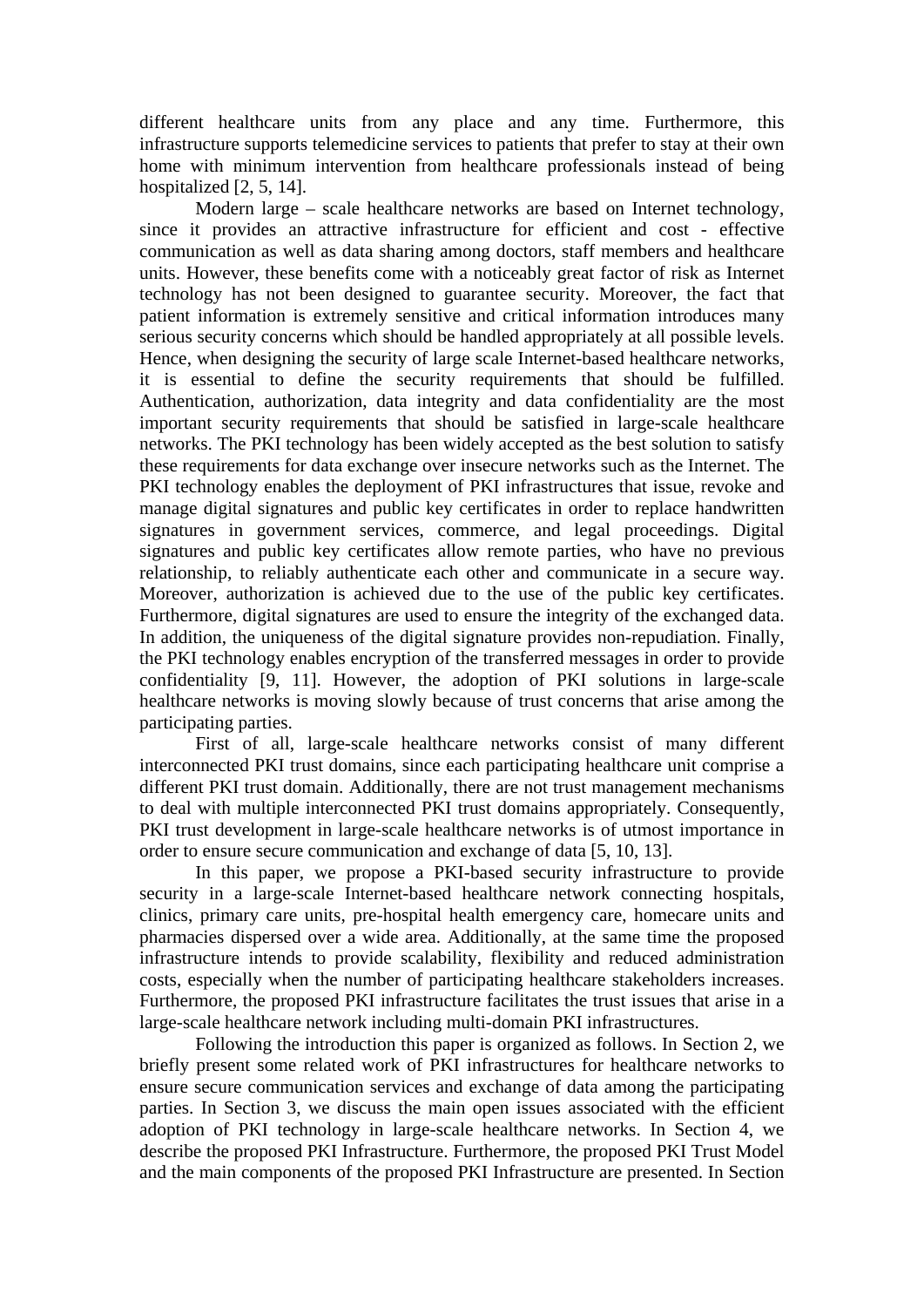5, the description of the Certificate Evaluation Process is given. Finally, Section 6 concludes the paper.

## **2. Related Work**

During the past few years a lot of effort has been invested in research and development of PKI infrastructures for healthcare networks in order to ensure secure communication services and exchange of data among the participating parties. Some related work regarding the current efforts follows.

In [5], a PKI-based e-Health authentication architecture is proposed to authenticate healthcare professionals accessing the RTS (Rede Telemática da Saúde), a regional platform for sharing clinical data among a set of affiliated health institutions over a dedicated national health network. The proposed PKI makes use of unpublished and short-lived certificates as well as cross-certification agreements between the RTS and e-Health institutions to authenticate the healthcare professionals when they access the RTS. The certificates are stored on smart cards and they are also used for professionals' authorization as they incorporate roles of the professionals at their home institution. Furthermore, trust agreements between the e-Health institutions and the RTS take place in order to make the certificates recognized by the RTS.

In [3], the authors present the PKI and the security architecture for a system that gives opticians Internet access from their high street shops to patient data stored in a hospital Diabetes Information System (DIS), using a standard Web browser. The authors show that in a well-designed system the underlying PKI is virtually invisible to the users, and its security is taken for granted in a transparent manner. However, they state that in complex information systems such as their proposed PKI, failure of just one component or administrative procedure can lead to catastrophic effects on the availability of the entire system.

Additionally, in [8] the authors propose the use of Public Key Infrastructure (PKI), Attribute Certificates (ACs) and public key enabled protocols such as TLS in order to provide the appropriate framework to support security services (i.e. authentication, authorization and confidentiality) in mobile online healthcare networks. In other words, this paper proposes a framework which integrates ACs and the TLS protocol in order to support mobile e-health transactions and sustain high level of data confidentiality to the involved entities. Furthermore, the feasibility of the proposed framework is evaluated through extensive experimentation.

In [7], the authors present a hybrid public key infrastructure solution to comply with the HIPAA (Health Insurance Portability and Accountability Act) privacy and security regulations in systems supporting Internet-enabled healthcare applications. The proposed schema is contact based instead of adopting conventional session based cryptographic key management. The presented public key infrastructure can be constructed from existing cryptographic technologies where various relevant security standards, tools and products are available.

In addition, there are many national healthcare PKI systems applied over national health data networks in many countries such as UK and Australia [4]. The major objective of such networks is to provide an integrated environment for efficient delivery of healthcare services within a country.

In [15], it is discussed that Australian government has been exploring how digital certificates issued by a national PKI can act as electronic credentials for a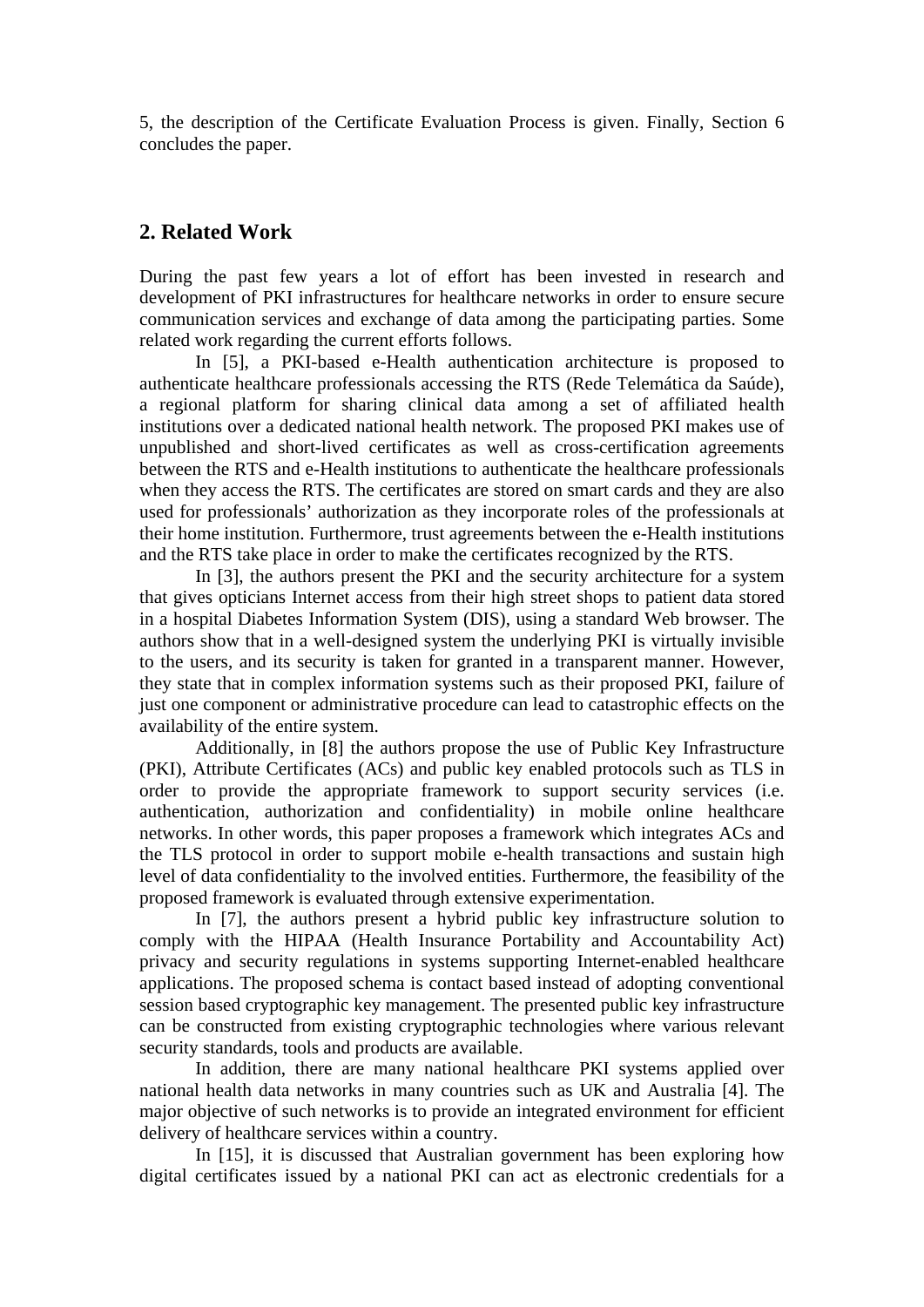number of different types of professionals. Especially, in 2006, the Australian federal Department of Health and Ageing commissioned an independent security analysis that strongly endorsed digital certificates for e-prescribing. Moreover, in [15] it is mentioned that in France and Germany, healthcare smartcards are upgraded with PKIcapable chips in order to support new healthcare applications that require patients' signatures.

Finally, MedCom, the national health data network of Denmark, supports a nation-wide PKI system in order to provide user authentication, for both citizens and professionals. It is achieved using Public Certificates for Electronic Services (OCES certificates) issued by the national PKI that can be used in a plethora of national public services. Healthcare professionals can use several OCES certificates: a) administrative digital signature, b) health professional's digital signature based on personal identifier and c) authorization for treating patients [16].

#### **3. Open Issues**

There are a lot of open issues regarding the efficient adoption of PKI technology in large-scale healthcare networks involving many communicating parties. First of all, one of the main issues regarding the adoption of PKI technology in such networks is the trust model that will be applied. The choice of the appropriate trust model is of critical importance for the designing of an efficient inter-organizational healthcare PKI infrastructure. Healthcare PKI infrastructure requires the establishment of a trust model on which it can rely and be deployed. The decision of the trust model is conducted from the trust relationships that exist in the environment in which the PKI will be deployed. The trust relationships are based on the organizational (i.e. administrative) structure of the healthcare domain. However, there are many trust concerns associated with subordination between the participating parties in multidomain PKI infrastructures [2, 10, 13].

Furthermore, the level of complexity of the certificate path processing in a healthcare PKI infrastructure is one more factor that affects the efficient adoption of PKI technology in large-scale healthcare networks. Healthcare multi-domain PKI infrastructures deployed for large-scale networks consisting of many Certification Authorities should keep low complexity of the certificate path processing. Essentially, the certificate path processing includes two main processes; path construction and path validation. Consequently, path construction including the aggregation of all the certificates, which are required to form a complete path from a given target certificate to a trust anchor, should be simple. Additionally, path validation should be performed directly in order to determine if the public key of the certificate can be trusted or not. Especially, path validation is critical in cases of trust extension. However, at the same time the determination of the quality of a given certificate is of utmost importance. End-entities should be provided with information about the Certification Authority (CA) liabilities as well as quality of service parameters of the certificates that the Certification Authority (CA) issues [2, 6, 13].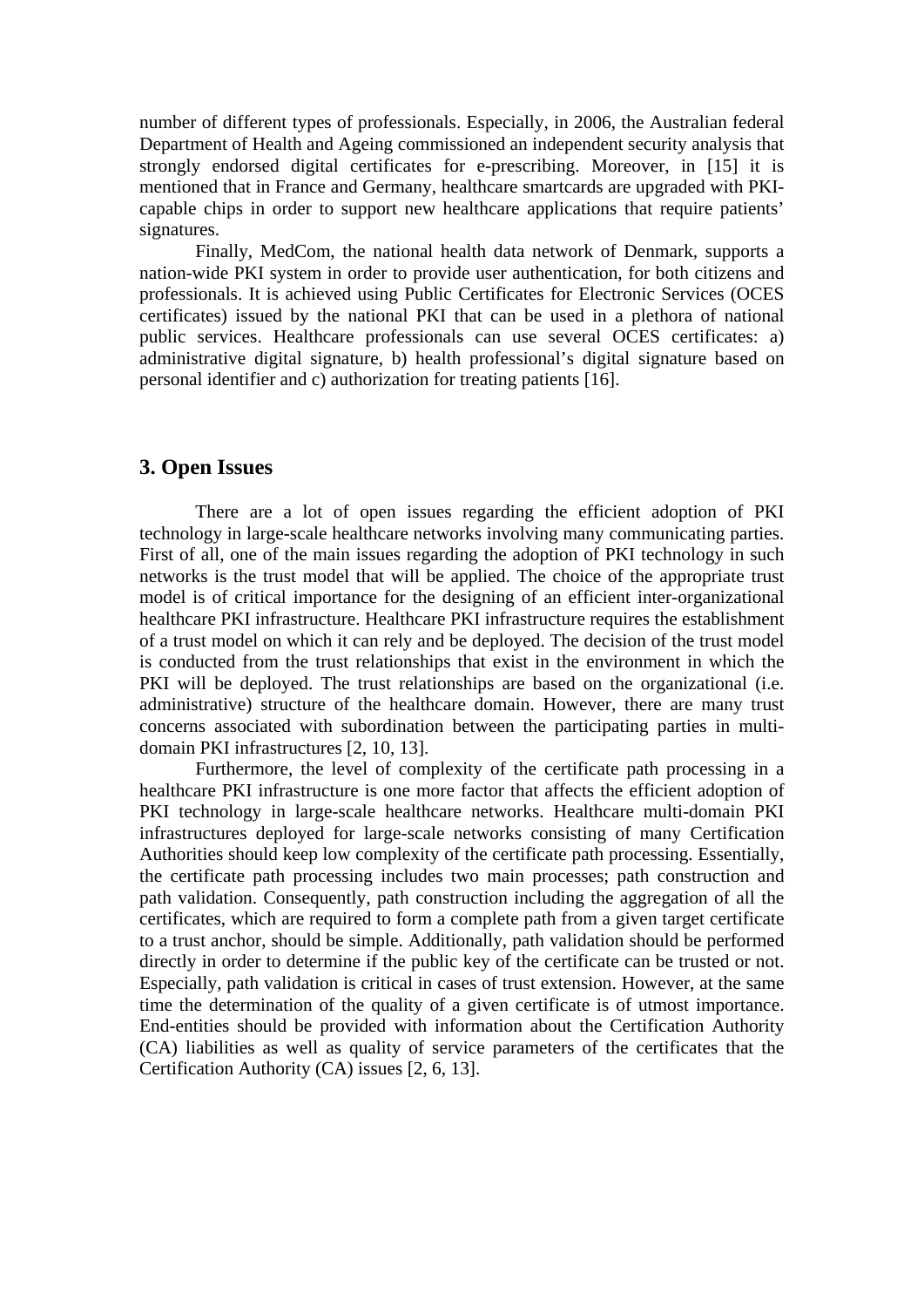## **4. Design of the Proposed Healthcare PKI Infrastructure**

The proposed healthcare PKI is focused to be applied on a large-scale Internet-based healthcare network that serves a healthcare domain interconnecting all the healthcare professionals registered to the healthcare units located within a defined large-scale region.

We have assumed that the healthcare domain consists of a wide range of healthcare units (i.e. healthcare stakeholders) including central hospitals, clinics, primary care units, pre-hospital health emergency care units, homecare units and pharmacies. Furthermore, we have assumed that the large-scale Internet-based healthcare network enables communication and exchange of data among the healthcare professionals of the interconnecting healthcare stakeholders. Moreover, we have considered that the healthcare domain follows the hierarchical organizational structure consisting of three levels of hierarchy.

In the highest level of organizational hierarchy, there is a governmental agency of the Ministry of Health. The governmental agency is considered as the national healthcare authority and all the central hospitals and clinics of the network are under its exclusive administrative control.

The second level of the organizational hierarchy involves the central hospitals and the clinics. We have assumed that under the administrative control of each central hospital and clinic there is a number of the pre-hospital health emergency care units, home healthcare units and pharmacies located close to the corresponding central hospital or clinic. Additionally, we have supposed that each central hospital can include under its administrative control primary care units which are located close to it. Essentially, the central hospitals and clinics play the role of the regional healthcare authorities.

Finally, the third level consists of the end-users of all the healthcare units included into the given large-scale healthcare network. We have assumed that the end-users of the included healthcare units are their healthcare professionals. The given large-scale healthcare network comprises a wide range of groups of healthcare professionals including doctors, nurses, administrative staff, pharmacists, support staff and IT staff. Each healthcare professional of the given large-scale healthcare network is registered to a central hospital or clinic. Consequently, we consider that the registered end-users to each central hospital and clinic are their healthcare professionals as well as the healthcare professionals of the primary care units, the pharmacies, the pre-hospital health emergency care units and the home healthcare units that are under administrative control of each central hospital and clinic.

#### **4.1 Proposed PKI Trust Model**

Due to the fact that we have assumed that the healthcare domain follows the hierarchical organizational structure, we propose a centralized PKI trust model with hierarchical CA structure. The proposed PKI trust model follows the traditional hierarchical PKI trust model which is based on the establishment of superiorsubordinate CA relationships. It can be represented as an inverted tree with the root at the top and the branches extending towards. The elements of the inverted tree are nodes and leaves. The nodes represent the CAs and the leaves represent the end entities. The root is the node located at the top of the inverted tree and is known as the root CA. Below the root CA there are zero or more layers of subordinate CAs. The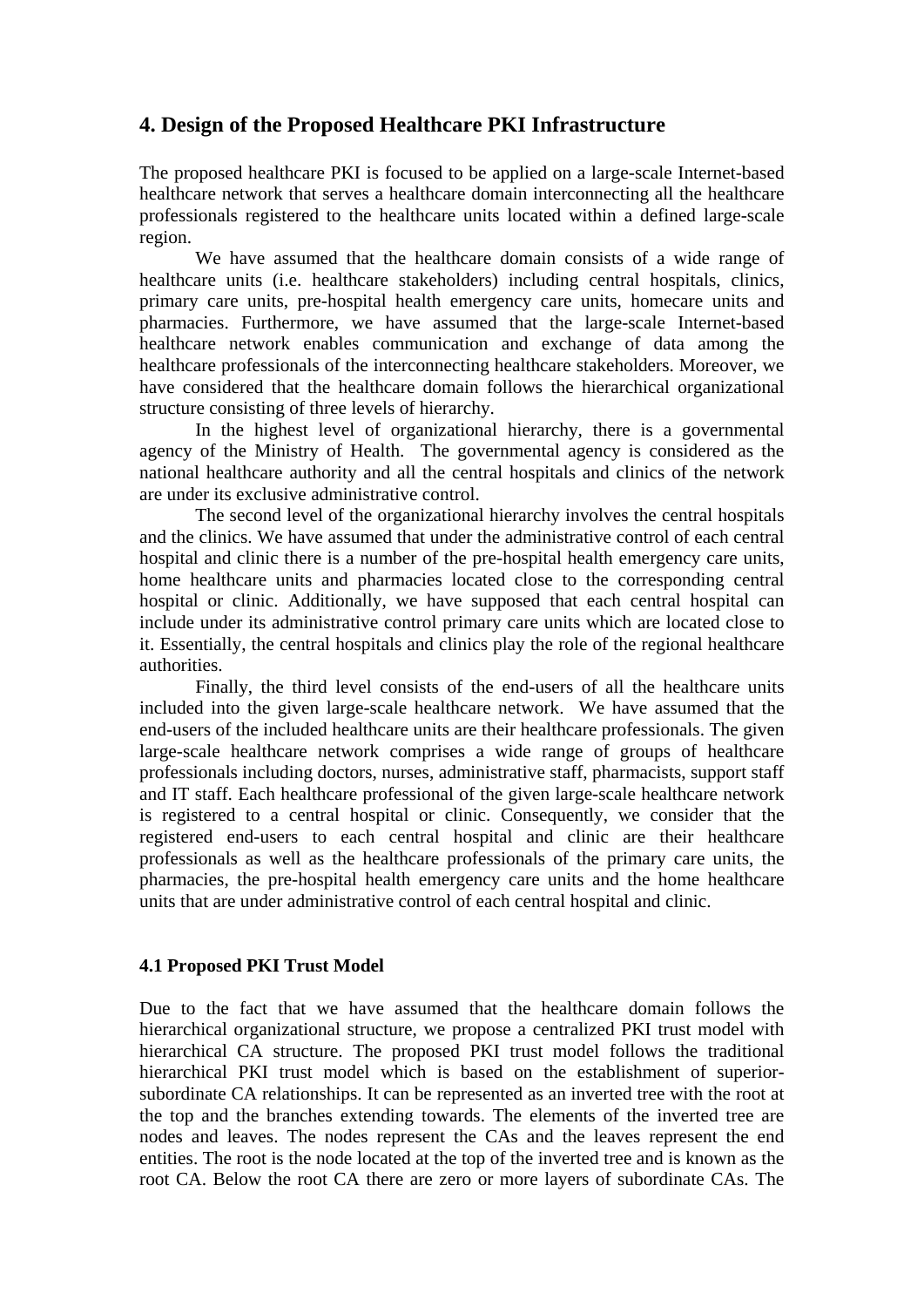root CA is the starting point for trust. It is the "trust anchor" for the entire trust model and issues a self-signed certificate as well as certificates to subordinate CAs that are immediately below it but not to the end users. Subordinate CAs, in turn, issue certificates to other lower level subordinate CAs or end-entities. The certificates issued to CAs are known as CA certificates and the certificates issued to end-entities are known as end-entity certificates [12, 13].

According to the proposed PKI trust model, each central hospital and clinic hosts a regional CA that issues the certificates (i.e. identity certificates and attribute certificates) of its registered end-users (i.e. healthcare professionals). In other words, the regional CA, which is set up into a central hospital or clinic, issues the certificates of the end-users of the corresponding central hospital or clinic as well as the certificates of the end-users of the primary care units, the pharmacies, the pre-hospital health emergency care units and the home healthcare units that are under its administrative control.

Furthermore, the governmental agency of the Ministry of Health hosts the national CA that issues the CA certificates (i.e. identity certificates and attribute certificates) of all the CAs which are set up into the central hospitals and clinics included into the large-scale healthcare network.

The proposed hierarchical trust model, in case that it is applied into a healthcare domain consisting of N central hospitals and K clinics, is shown into the following Figure 1:

#### **Figure 1: Proposed Hierarchical Trust Model**

The proposed PKI trust model enables the compartmentalization of risk, management and certificate processing, since it is based on the traditional hierarchical PKI trust model. Thus, it can support the deployment of a more extensible and scalable healthcare PKI. Moreover, each CA is able to embody multiple Certificate Policies leading to a more efficient PKI infrastructure. Additionally, the proposed PKI trust model takes advantages of the hierarchical PKI model's features regarding path construction and path validation processes. Essentially, in the proposed PKI trust model, the path construction process presents low complexity since there exists always a single path from any end-user of the PKI infrastructure up to the root CA (i.e. trust anchor) located within the governmental agency of the Ministry of Health. Hence, the proposed PKI trust model has a great advantage in terms of path construction process complexity against the Bridge CA model that was first introduced by the U.S. Federal Government to facilitate the interconnection of CAs through a cross-certification process. Although the Bridge CA model is quite simple for the end-user, it is characterized by technical difficulties since the path construction is intrinsically complex and several checks must be performed throughout the certification chain [13]. In addition, the path validation process of the proposed PKI trust model is achieved efficiently, since the hierarchical trust models allow the relying party to determine easily if the certificate path is valid [9].

On the other hand, the main disadvantage of traditional hierarchical PKI trust model is the trust issues related to subordination between participating parties. There is not a consensus about who is going to manage the root CA and how the responsible party is going to do it [13]. However, our proposed model addresses this issue introducing the national healthcare authority which is a governmental agency of the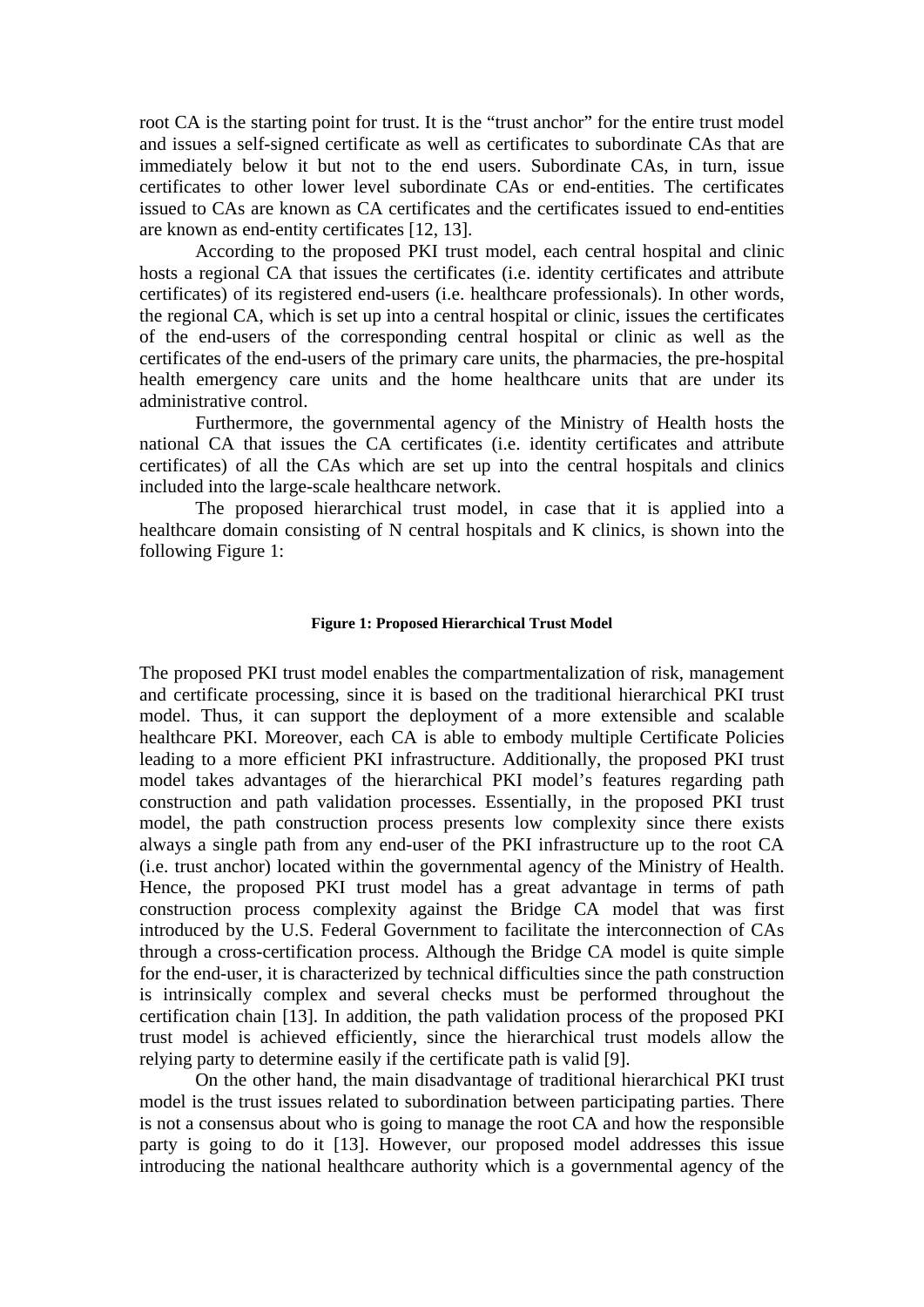Ministry of Health and everyone is obliged to follow its decisions and policies. Thus, our proposed model is able to address all possible legal and political interoperability issues raised due to the wide range of different PKI trust domains included in the healthcare network where our proposed model is applied.

In addition, the proposed PKI model makes use of Trust Lists which are published and managed by the governmental agency of the Ministry of Health that plays the role of a Trust Provider. The provided Trust Lists allow more efficient determination of whether an end-user that makes a request for healthcare services is trustworthy as well as qualified sufficiently to be provided with the corresponding services according to his/her request. Moreover, the provided Trust Lists are the essential mechanisms that enable the interfacing between any healthcare stakeholder (e.g. hospital, clinic, pharmacy) participating in the healthcare network and any external healthcare organization that is willing to participate in the healthcare network. It is achieved due to the fact that the Trust Lists keep information about each healthcare organization that leaves or joins the healthcare network.

Finally, the proposed PKI model can be implemented using current existing technological PKI solutions provided by companies such as VeriSign and OpenTrust. The main advantage of the proposed PKI model is that it provides the concept of how to design and implement a scalable, flexible and reliable PKI infrastructure for a large-scale healthcare network including multi-domain PKI infrastructures. However, the current existing technological PKI solutions are generic and can be modified efficiently in order to implement a PKI infrastructure that meets the requirements and specifications of our proposed PKI model specified in healthcare networks.

#### **4.2 Architecture of the Proposed PKI Infrastructure**

The proposed PKI Infrastructure consists of a wide spectrum of components including identity certificates, attribute certificates, Regional Healthcare Certificate Authorities (RHCAs), a National Healthcare Certificate Authority (NHCA) and Trust Lists.

#### **4.2.1 Certificates**

Certificates are the main components of any PKI based infrastructure. In the proposed PKI infrastructure, we have supposed the use of two types of certificates; identity certificates and attribute certificates.

Identity certificates are digital documents used to certify the identity of an entity. Namely, identity certificates verify that a public key belongs to an identity. They bind the identity of an entity to a public key and are digitally signed using the private key of the issuing CA. Identity certificates are the vehicle by which public keys are distributed over unsecured media such as Internet-based networks [1, 9]. In the proposed PKI infrastructure, there are two types of identity certificates; CA identity certificates and end-user identity certificates.

Each end-user identity certificate of the proposed PKI infrastructure incorporates a certificate extension, called NHCA Trust List Link that contains the URL location of the NHCA Trust List including the reliable CA identity certificates of the proposed PKI infrastructure. Additionally, each end-user identity certificate incorporates one more certificate extension, called Identity Certification Revocation List Link (ICRL Link) that contains the URL location of the Identity Certification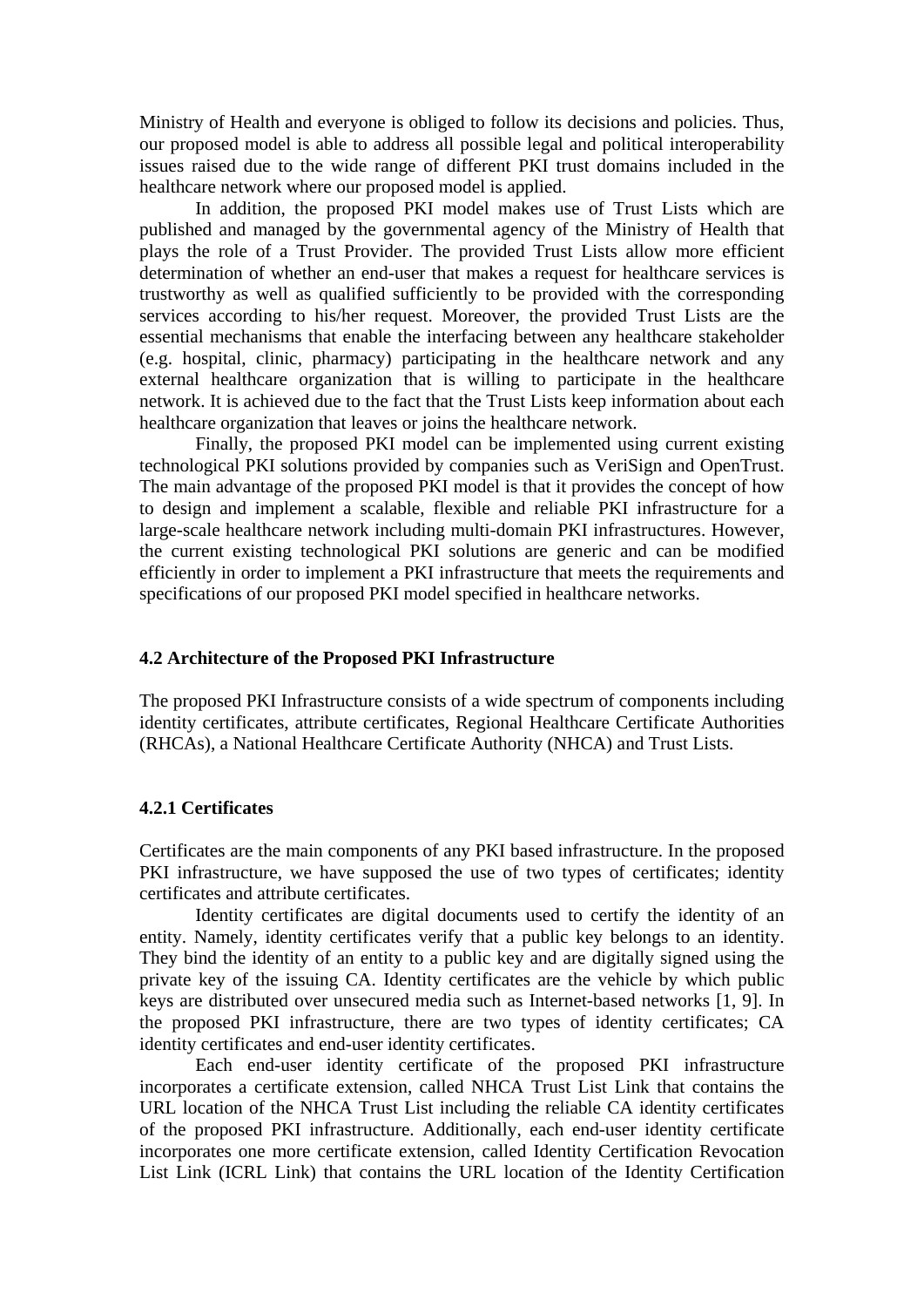Revocation List including the serial numbers of the revocated identity certificates of the RHCA in which the holder of the end-user identity certificate is registered.

Attribute certificates, which are also known as authorization certificates, are digital documents that do not include the subject's public keys. Instead, they carry authorization information associated with the AC holder. An attribute certificate can incorporate attributes (i.e. privileges) that specify access control information (e.g. group membership, role) and other authorization information related to the AC holder. Furthermore, attribute certificates can enable the support and implementation of a critical part of the authorization process.

In the proposed PKI infrastructure, we have supposed the use of two types of attribute certificates; CA attribute certificates and end-user attribute certificates. Both of these types are used for controlling access to the large-scale healthcare network resources and employing role-based authorization policies. Besides, CA attribute certificates include information about the quality of the issued end-user identity certificates.

Each end-user attribute certificate of the proposed PKI infrastructure involves a certificate extension, called NHAC Trust List Link that contains the URL location of the NHAC Trust List including the CA attribute certificates of the reliable CAs. Moreover, each end-user attribute certificate contains a certificate extension, called Attribute Certification Revocation List Link (ACRL Link) that contains the URL location of the Attribute Certification Revocation List including the serial numbers of the revocated attribute certificates of the RHCA in which the holder of the end-user attribute certificate is registered.

The incorporated links in the end-user identity certificate and the end-user attribute certificate are shown in the following Figure 2:

#### **Figure 2: Incorporated links in the end-user certificates**

#### **4.2.2 Regional Healthcare Certificate Authorities (RHCAs)**

One RHCA is set up in each regional healthcare authority (i.e. central hospitals and clinics) included in the large-scale healthcare network. Each RHCA includes three main components; the Regional Identity Certificate Authority (RICA), the Regional Attribute Certificate Authority (RACA) and Regional Registration Authority (RRA).

**Regional Identity Certificate Authority (RICA):** Each RICA is configured to issue, renew and revoke identity certificates for the end-users registered to it. Each RICA issues end-user identity certificates to the end-users who are able to prove their identity. Namely, the RICAs of the large-scale healthcare network issue doctor identity certificates, nurse identity certificates, administrative staff identity certificates, support staff identity certificates and IT staff identity certificates. Moreover, the RICAs issue the identity certificates of the end-users of the pre-hospital health emergency care units, home healthcare units and pharmacies. Finally, only the RICAs of the central hospitals issue also the identity certificates of the end-users of their primary care units. All the issued end-user identity certificates of each RICA are distributed to the eligible end-users. Essentially, the RICA of each central hospital or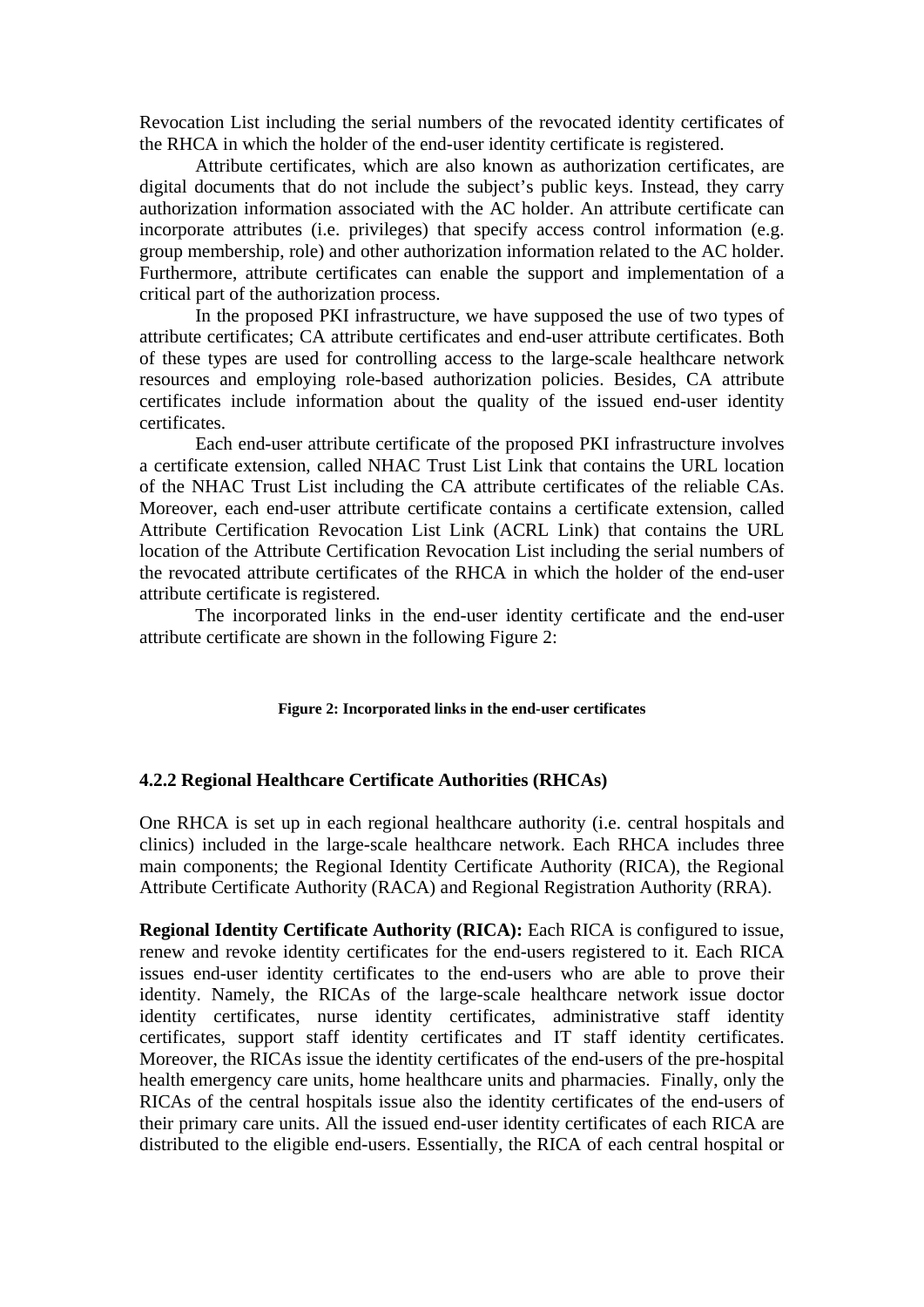clinic plays the role of the root CA for the end-users registered to the corresponding central hospital or clinic.

Furthermore, each RICA is responsible to inform the end-users when end-user identity certificates issued by it are no longer valid. For instance, an end-user identity certificate may become invalid before the normal expiration of its validity period in case that the end-user changed his personal information or the private key associated with the certificate is compromised. Under such circumstances, the RICA revokes the identity certificate by listing its serial number on a list, called Identity Certification Revocation List (ICRL). An end-user is allowed to have access to the ICRL of any RICA using the ICRL Link embodied in each end-user identity certificate.

**Regional Attribute Certificate Authority (RACA):** The RACA issues end-user attribute certificates for the end-users registered to it based on their specific requirements and needs. In other words, RACAs play a significant role to control the access to the stored information, the role of the accessing end-user and the type of information use. Each end-user attribute certificate contains authorized end-user's attributes and binds them to the end-user identity certificate. An end-user attribute certificate verifies that the holder possesses a value for a given attribute (e.g. qualifications, permissions, authorities granted) in order the holder to obtain the required healthcare services. Consequently, in the proposed PKI infrastructure, due to the attribute certificates each end-user is assigned a set of specific rights that governs the permissions required to accomplish his/her tasks. Furthermore, each end-user can possess different attribute certificates associated with different purposes of use in different situations. The issued end-user attribute certificates of each RACA are distributed to the eligible end-users. Additionally, in the proposed PKI infrastructure, each RACA is responsible to verify the validity of the end-user attribute certificates and revokes attribute certificates in case that they are no longer valid, compromised or lost. The end-user attribute certificate validity period is based on the validity period of the end-user identity certificate. Each RACA revokes the end-user attribute certificates by listing their serial number on a list, called Attribute Certification Revocation List (ACRL). An end-user is allowed to have access to the ACRL of any RACA using the ACRL Link embodied in each end-user attribute certificate.

**Regional Registration Authority (RRA):** Finally, each Regional Registration Authority (RRA) is responsible for gathering certificate requests from the potential end-users of the corresponding central hospital or clinic and checking their credentials in order to verify identity of the applicant.

#### **4.2.3 National Healthcare Certificate Authority (NHCA)**

The NHCA is set up in the governmental agency of the Ministry of Health and consists of the following three national main components; the National Identity Certificate Authority (NICA), the National Attribute Certificate Authority (NACA) and the National Registration Authority (NRA).

**National Identity Certificate Authority (NICA):** The NICA is responsible for issuing, renewing and revoking CA identity certificates in accordance with one or more Certificate Policies. The NICA issues CA identity certificates only to RHCA set up into the regional healthcare authorities (i.e. central hospitals and clinics) involved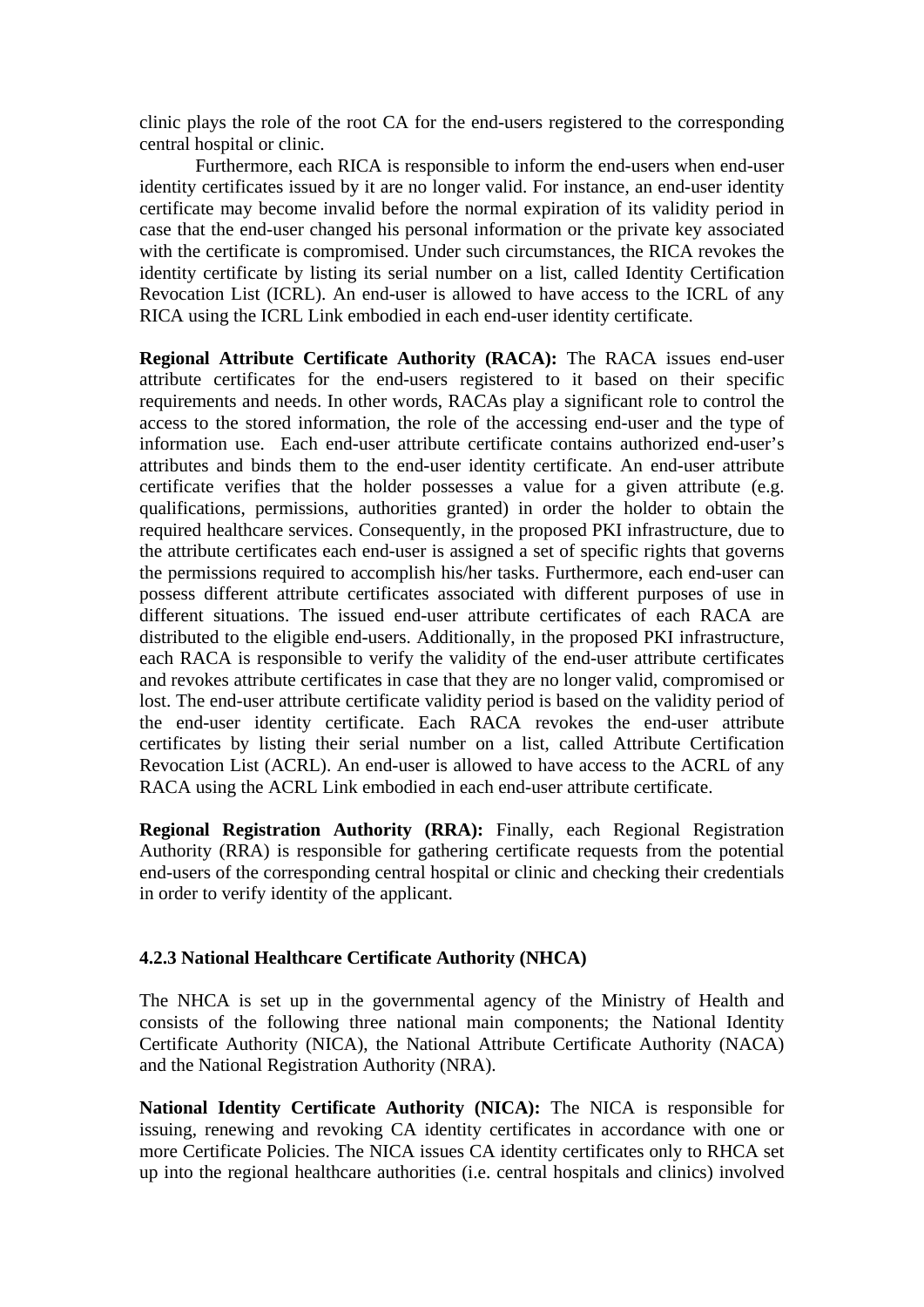into the large-scale healthcare network and can prove their identity and credentials. In other words, the NICA plays the role of the root CA for the RHCA of the large-scale healthcare network.

**National Attribute Certificate Authority (NACA):** The NACA is responsible for issuing CA attribute certificates for the RHCA. The CA attribute certificates incorporate qualifying information (i.e. service parameters) associated with the services that the corresponding certificate holder (i.e. central hospitals, clinics) can provide to each end-user.

**National Registration Authority (NRA):** The National Registration Authority (NRA) is responsible for gathering certificate requests from the RHCA and checking their identity in order to implement the function of registration. Furthermore, the NRA enhances the over scalability of the proposed PKI infrastructure.

#### **4.2.4 Trust Lists**

In our proposed PKI infrastructure, the NHCA plays also the role of a Trust Provider and is responsible to publish and manage two types of lists; the National Healthcare CA Trust List (NHCA Trust List) and the National Healthcare Attribute Certificate Trust List (NHAC Trust List).

**National Healthcare CA Trust List (NHCA Trust List):** The NHCA Trust List is a signed list, including the trusted CA identity certificates of the legal and reliable current RHCA of the PKI infrastructure. Moreover, the NHCA Trust List comprises information that validates the integrity and authenticity of the data included in it. Additionally, the NHCA Trust List is updated every time that a RHCA leaves the PKI infrastructure or a new RHCA joins the PKI infrastructure. Namely, the NHCA Trust List is updated every time that a central hospital or clinic leaves or joins the largescale healthcare network. Consequently, the NHCA Trust List allows access to the reliable CA identity certificates of the current reliable RHCA at any time that an enduser is involved in an electronic transaction and needs to validate if the issuer of an end-user identity certificate is currently a legal entity. The end-user is allowed to have access to the NHCA Trust List using the NHCA Trust List Link embodied in each end-user identity certificate.

**National Healthcare Attribute Certificate Trust List (NHAC Trust List):** The NHAC Trust List is a signed list, including the CA attribute certificates of the RHCAs. Similar to the NHCA Trust List, the NHAC Trust List includes also additional information that validates the integrity and authenticity of the stored Attribute Certificates. The major importance of the CA attribute certificate derives from the fact that the relying party is able to interpret the incorporated service parameters of the CA attribute certificate and decide if the issuer is qualified for a given specific purpose. The NHAC Trust List is updated based on the NHCA Trust list. In other words, in case that a CA identity certificate is added/removed in/from the NHCA Trust list, the corresponding CA attribute certificate is automatically added/removed in/from the NHAC Trust List. Finally, the end-user can access the NHAC Trust List using the NHAC Trust List Link embodied in each end-user attribute certificate.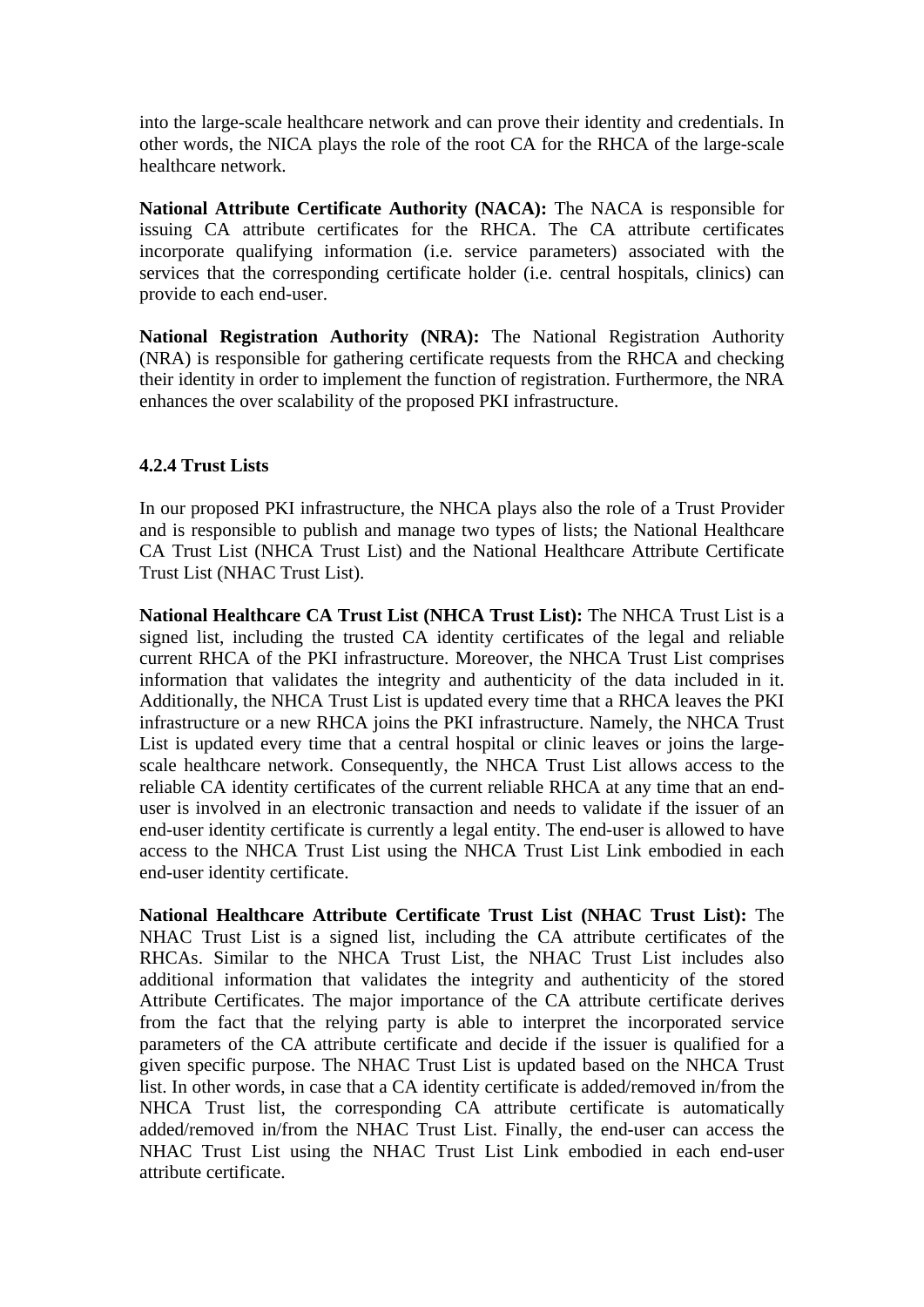## **5. Certificate Evaluation Process**

In the proposed PKI infrastructure, the certificate evaluation process consists of a number of steps in order to define whether the end-user, who makes a request, is trustworthy as well as qualified sufficiently to be provided the corresponding services according to his/her request. To present the certificate evaluation process, we assume the case that an end-user (i.e. identity certificate holder) of a central hospital intends to get involved in an electronic transaction with another end-user (i.e. the relying party) of a clinic. The required steps of the proposed PKI infrastructure are shown in the following Figure 3:

#### **Figure 3: Certificate Evaluation Process**

**Step 1**: First of all, the identity certificate holder should send his/her identity certificate to the relying party.

**Step 2**: Upon receiving the end-user identity certificate of the identity certificate holder, the relying party needs to validate if the given identity certificate is not revocated. Thus, the relying party makes use of the ICRL Link incorporated into the received identity certificate and points to the ICRL including the serial numbers of the revocated identity certificates of the RHCA in which the holder of the end-user identity certificate is registered. In case that the serial number of the received identity certificate is stored in this list then the process is stopped. Otherwise, the relying party should validate if the issuer (i.e. the corresponding RHCA) of the end-user identity certificate is currently a legal and reliable authority that he/she can trust. This validation should take place in Step 3, before the appropriate procedures for path construction and path validation take place.

**Step 3**: The relying party makes use of the NHCA Trust List Link included in the received identity certificate and points to the NHCA Trust List including all the current valid CA identity certificates of all the RHCAs included into the large-scale healthcare network in order to check whether the RHCA issued the end-user identity certificate is still valid and can be trustworthy. In case that the CA identity certificate of the RHCA is not included in the NHCA Trust List, then the RHCA is considered untrustful and the process is stopped. Otherwise, in case that the CA identity certificate of the RHCA is included in the NHCA Trust List, then the RHCA is considered trustworthy and the path construction and path validation processes can take place in order to examine the validity of each certificate of the path. In case that any concern is raised regarding the validity of one or more certificates of the path then the process is stopped. In different circumstances, the identity certificate holder is considered as trustworthy and the procedure is continued in Step 4. in order the relying party to define whether the holder is qualified to be provided the services that he/she request.

**Step 4**: The relying party should request the attribute certificate of the identity certificate holder in order to be able to decide whether the identity certificate holder is qualified efficiently and has the rights to be provided with the requested services. Additionally, the relying party should request the attribute certificate of the identity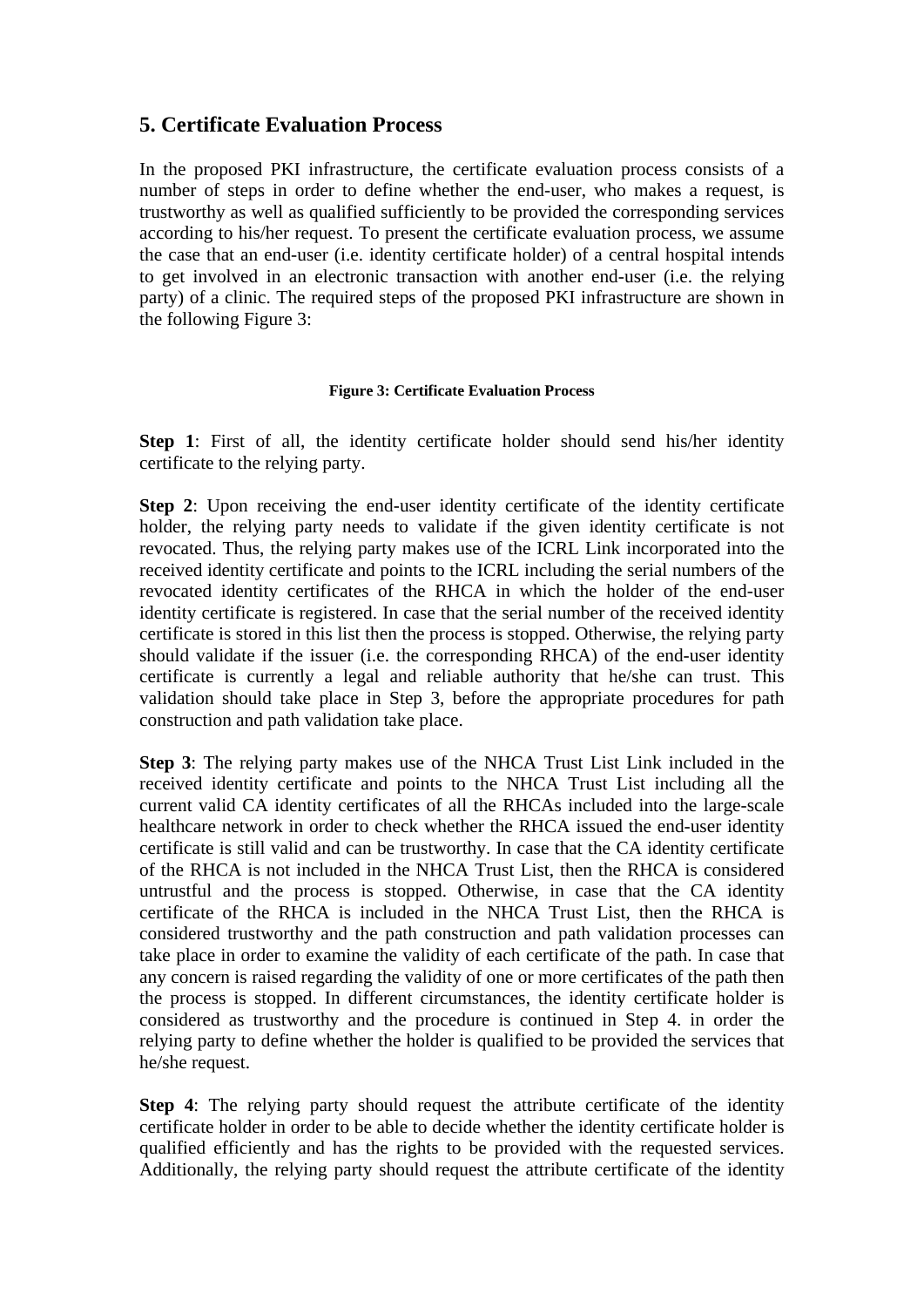certificate holder in order to be able to decide whether the relying party can provide the appropriate services to the holder of the identity certificate in case that the holder is qualified sufficiently. Regarding the first decision, the CA attribute certificate of the RHCA, in which the holder is registered, should be checked. Furthermore, the second decision is based on the matching of the relying party's attribute certificate and the attribute certificate of the identity certificate holder.

**Step 5**: The identity certificate holder should send his/her attribute certificate to the relying party.

**Step 6**: Firstly, the relying party should validate if the received attribute certificate is not revocated. Thus, the relying party makes use of the ACRL Link incorporated into the received attribute certificate and points to the ACRL including the serial numbers of the revocated attribute certificates of the RHCA in which the holder of the attribute certificate is registered. In case that the serial number of the given attribute certificate is stored in this list then the process is stopped. Otherwise, the process is continued in Step 7.

**Step 7**: The relying party should decide whether the identity certificate holder has the rights to be provided with the requested services. Hence, the relying party uses the NHAC Trust List Link included in the received attribute certificate and points to the NHAC Trust List involving the CA attribute certificates of all the reliable RHCAs included into the large-scale healthcare network in order to access the corresponding CA attribute certificate of the given RHCA and check if the holder has the appropriate rights. In case that there is no concern regarding the rights of the holder, then the matching process of the relying party's attribute certificate and the attribute certificate of the identity certificate holder should take place in order to decide whether the relying can provide the appropriate services to the holder.

## **6. Conclusion**

In this paper, we have proposed a PKI infrastructure to provide secure communication services and exchange of data among healthcare professionals over a large-scale Internet-based healthcare network connecting a wide range of healthcare units dispersed over a wide area. The proposed PKI infrastructure aims at addressing the raised issues related to the deployment of PKI infrastructures over large-scale healthcare networks. It adopts the traditional hierarchical PKI trust model in order to enable the compartmentalization of risk, management and certificate processing. Furthermore, it facilitates the trust issues raised in a large-scale healthcare network including multi-domain PKI infrastructures. Moreover, in the proposed PKI infrastructure, the certificate processing is characterized by low complexity. Additionally, our PKI infrastructure suggests the use of Trust Lists in order to provide a mechanism that allows more efficient determination of whether an end-user that makes a request for healthcare services is trustworthy as well as qualified sufficiently to be provided with the corresponding services according to his/her request. Moreover, at the same time the proposed infrastructure intends to provide scalability, flexibility and reduced administration costs, especially when the number of participating healthcare professionals increases.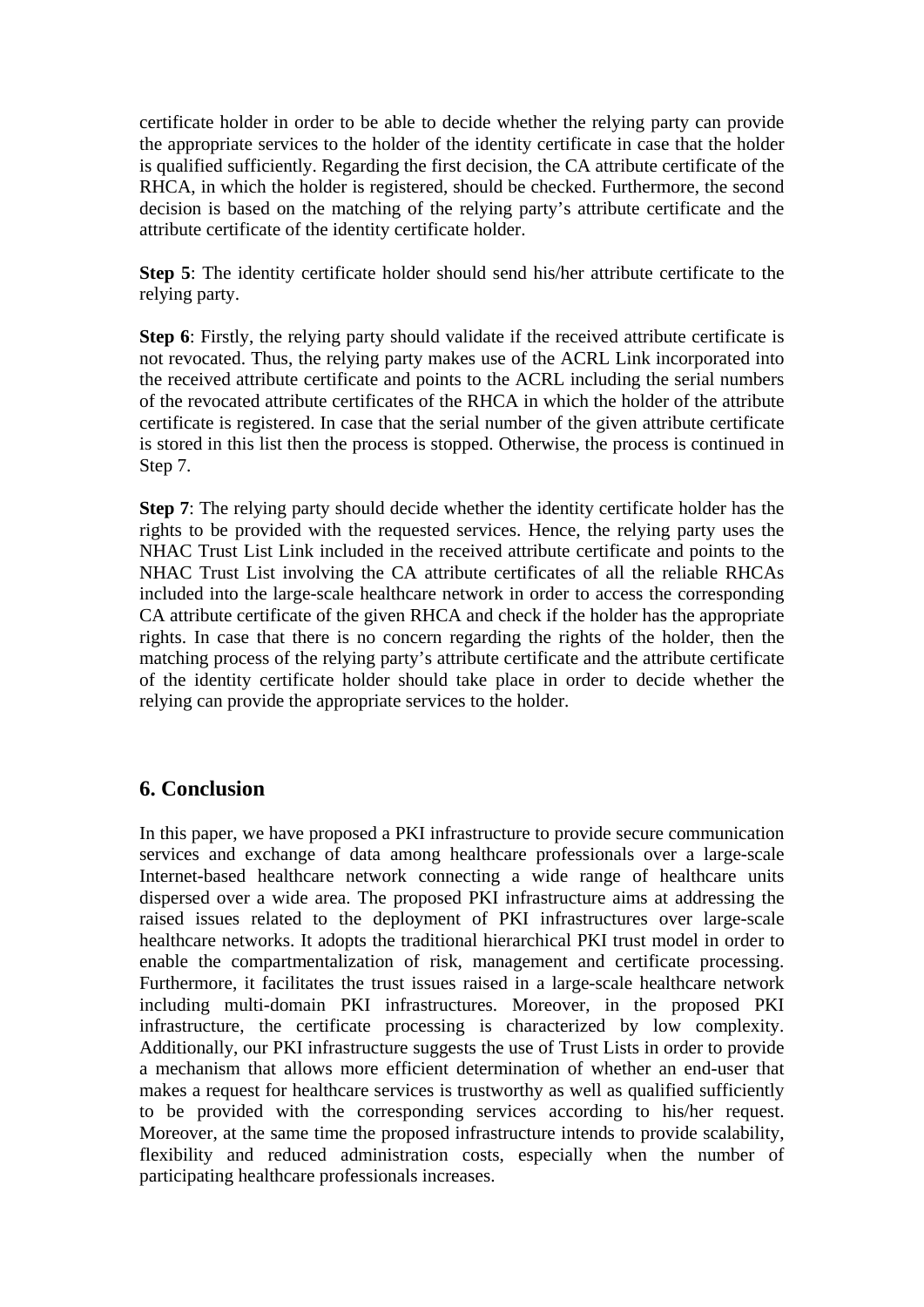Our PKI infrastructure can be also used to support secure healthcare services not only for healthcare professionals but also for patients registered to central hospitals or clinics of a large-scale healthcare network. Patients can be one more group of end-users served by the healthcare network. However, a challenging task is going to be the distribution and storage of the identity and attribute certificates of the patients. A possible solution can be the use of smart cards. Despite the fact that this solution can be feasible for the distribution and storage of the healthcare professionals' certificates, it is impractical for the distribution and storage of patients' certificates because of its cost. This solution is not cost effective since each patient should have a smart card including his/her identity and attribute certificates as well as a smart card reader in case that he/she wants to implement a healthcare transaction from his/her own home. Hence, the secure distribution and storage of the identity and attribute certificates of the patients of a large-scale healthcare domain should take place as a future work.

#### **REFERENCES**

1. Adams, C., and Just, M., PKI: Ten Years Later. *Proceedings of the 3rd Annual PKI R&D Workshop*. 69-84, 2004.

2. Al-Nayadi, F., and Abawajy, J. H., An Authentication Framework for e-Health Systems. *Proceedings of the 7th IEEE International Symposium on Signal Processing and Information Technology*. 616-620, 2007

3. Chadwick, D. W., Mundy, D., and New J., Experiences of using a PKI to access a hospital information system by high street opticians. *Computer Communications*. Elsevier. 26: 1893-1903, 2003.

4. Ferreira, A., Cruz-Correia, R., Antunes, L., and Chadwick, D., Access Control: how can it improve patients' healthcare?. *Studies in Health Technology and Informatics*. IOS Press. 127: 65-76, 2007.

5. Gomes, H., Cunha, J. P., and Zúquete, A., Authentication Architecture for eHealth Professionals. Meersman, R., Tari Z. (eds.), *OTM 2007, Part II, LNCS*. Springer. 4804: 1583-1600, 2007.

6. Han, S., Skinner, G., Potdar, V., and Chang, E., A Framework of Authentication and Authorization for e-Health Service Systems. *Proceedings of the 3rd ACM workshop on Secure web services*. 105-106, 2006.

7. Hu, J., Chen, H-H., and Hou, T-W., A hybrid public key infrastructure solution (HPKI) for HIPAA privacy/security regulations. *Computer Standards & Interfaces*. Elsevier. 32: 274 – 280, 2010.

8. Kambourakis, G., Maglogiannis, I., and Rouskas, A., PKI-based secure mobile access to electronic health services and data. *Technology and Health Care*. IOS Press. 13: 511-526, 2005.